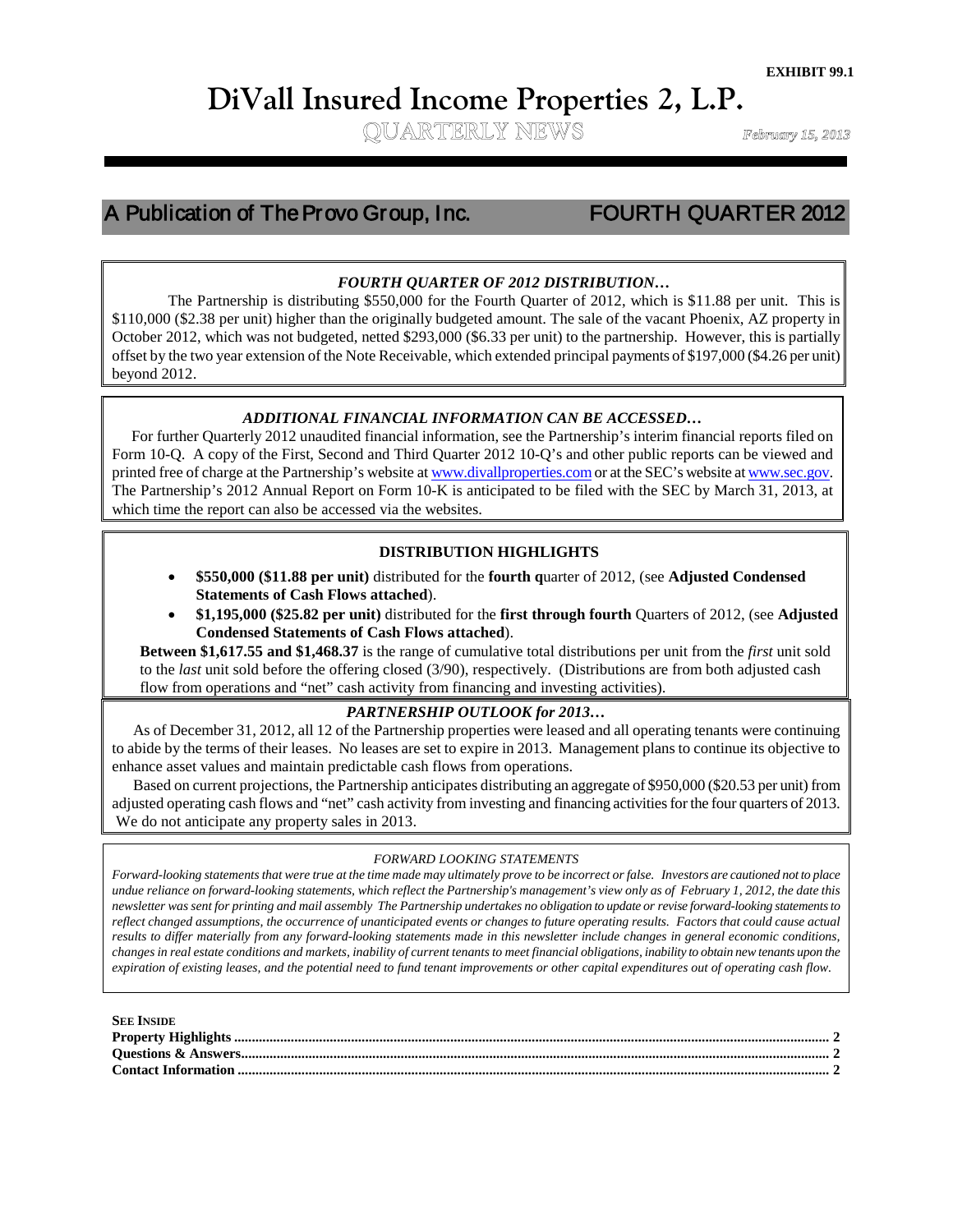## PAGE 2 DIVALL 2 QUARTERLY NEWS 4 Q

#### **PROPERTY SOLD**

**Vacant Phoenix, AZ property:** The carrying amount of the vacant Phoenix, AZ property was reduced by \$390,117 during the fiscal year 2011, to its estimated fair value of \$150,000. A contract to sell the vacant Phoenix, Arizona property for \$325,000 was executed in February 2012. The sale was closed on October 22, 2012, resulting in net cash proceeds of \$293,000, after third party commissions and other selling expenses.

#### **QUESTIONS & ANSWERS**

 *When can I expect to receive my next distribution mailing?* Your distribution correspondence for the First Quarter of 2013 is scheduled to be mailed on May 15, 2013.

#### *When can I expect to receive my Partnership K-1?*

According to IRS regulations, Management is not required to mail K-1's until April 15<sup>th</sup>, 2013. The 2012 K-1's are projected to be mailed in March of 2013.

#### *What was the estimated December 31, 2012 Net Unit Value ("NUV")?*

Management had estimated the December 31, 2012 Net Unit Value of each interest of the Partnership to approximate \$340, as noted in the letter mailed to investors on February 15, 2013. Please note that the estimated year-end NUV should be adjusted (reduced) for any subsequent property sale(s) or applicable impairment write-downs during the following year. As with any valuation methodology, the General Partner's methodology is based upon a number of estimates and assumptions that may not be accurate or complete. Different parties with different assumptions and estimates could derive a different estimated NUV. Accordingly, with respect to the estimated NUV, the Partnership can give no assurance that:

- an investor would be able to resell his or her units at this estimated NUV;
- an investor would ultimately realize distributions per unit equal to the Partnership's estimated NUV per unit upon the liquidation of all of the Partnership's assets and settlement of its liabilities;
- the Partnership's units would trade at the estimated NUV per unit in a secondary market; or
- the methodology used to estimate the Partnership's NUV per unit would be acceptable to FINRA or under ERISA for compliance with their respective reporting requirements.

#### *How can I obtain hard copies of Quarterly and Annual Reports or other SEC filings?*

Please visit the Investor Relations page at the Partnership website at [www.divallproperties.com](http://www.divallproperties.com/) or the SEC

website a[t www.sec.gov](http://www.sec.gov/) to print a copy of the report(s) or contact Investor Relations.

#### *What is the meaning of the word "Insured" in the name of this investment?*

In the offering materials from the late 1980's, sponsored by the former general partners, there was a representation (but no "guarantee") that the Partnership would seek to insure rents from vacant properties. Although, there was some initial availability of very restrictive and limited (one year) insurance, that availability vanished in the early 1990's.

In other words, the former general partners were "fast and loose" with professing the concept of "Insured" and the next and final partnership they sold did not use the term in the investment's name.

#### H*ow do I have a question answered in the next Newsletter?*

Please e-mail your specific question to Lynette DeRose at *derose@tpgsystems.com* or visit the Investor Relations page at [www.divallproperties.com.](http://www.divallproperties.com/)

#### *I've moved. How do I update my account registration?*

 Please mail or fax to DiVall Investor Relations a signed letter stating your new address and telephone number. Updates cannot be accepted over the telephone or via voicemail messages.

#### *If I have questions or comments, how can I reach DiVall Investor Relations?*

You can reach DiVall Investor Relations at the address and/or number(s) listed below.

#### **CONTACT INFORMATION**

| MAIL: | DiVall Investor Relations                     |      | <b>PHONE: 1-800-547-7686</b> |
|-------|-----------------------------------------------|------|------------------------------|
|       | c/o Phoenix American Financial Services, Inc. | FAX: | 1-415-485-4553               |
|       | 2401 Kerner Blyd.                             |      |                              |
|       | San Rafael, CA 94901                          |      |                              |